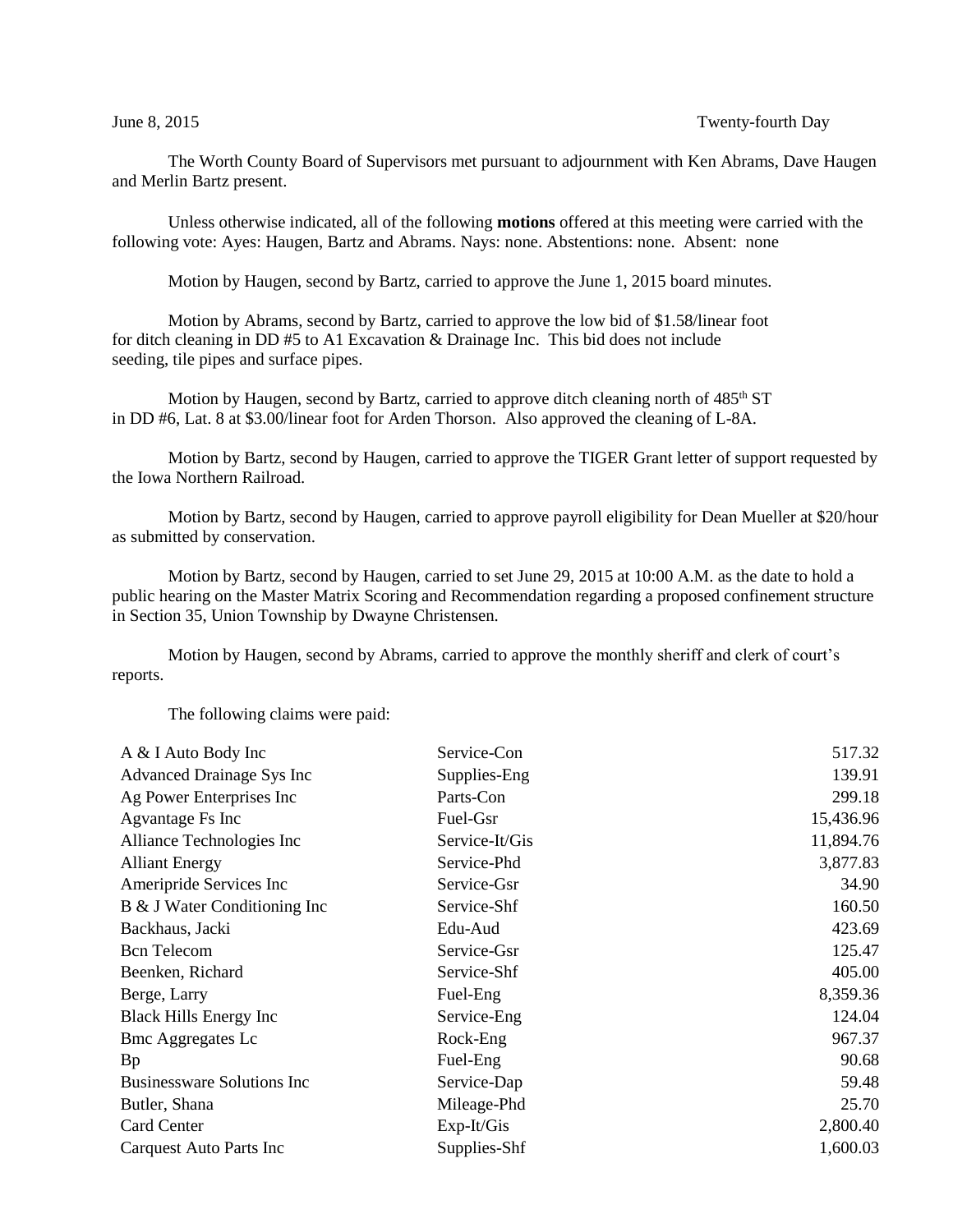| <b>Cdw Government Inc</b>          | Equip-Dap        | 179.91    |
|------------------------------------|------------------|-----------|
| <b>Cemstone Concrete Materials</b> | Service-Eng      | 573.00    |
| Centurylink                        | Service-Eng      | 41.09     |
| City Of Joice                      | Service-Eng      | 38.57     |
| <b>City Of Kensett</b>             | Service-Eng      | 44.20     |
| City Of Manly                      | Service-Eng      | 41.66     |
| City Of Northwood                  | Service-Eng      | 414.66    |
| <b>Class C Solutions Group</b>     | Supplies-Eng     | 649.25    |
| Corporate Warehouse Supply         | Supplies-Asr     | 459.85    |
| Des Moines Stamp Mfg Co            | Supplies-Shf     | 28.70     |
| Diamond Mowers Inc                 | Parts-Eng        | 155.04    |
| Emergitech                         | Service-E911     | 10,458.00 |
| Falkstone Llc                      | Rock-Con         | 3,388.02  |
| <b>Fallgatter's Market</b>         | Supplies-Con     | 141.41    |
| <b>Fastenal Company</b>            | Supplies-Eng     | 153.49    |
| Freeborn County Sheriff            | Service-Juj      | 65.00     |
| Galls, Llc                         | Supplies-Shf     | 79.50     |
| Greve Law Office                   | Exp-Aty          | 163.50    |
| Healthworks                        | Service-Sdp      | 193.00    |
| Horan, Teri Lee                    | Mileage-Shf      | 145.60    |
| Huber Supply Co Inc                | Supplies-Con     | 270.32    |
| Ia Dept Of Agriculture             | Edu-Con          | 75.00     |
| Ia Law Enforcement Academy         | Edu-Shf          | 50.00     |
| Ia Prison Industries               | Service-Eng      | 187.11    |
| Imwca                              | Wk Comp Prem-Ins | 15,791.00 |
| Ip Pathways                        | Equip-Cap        | 49,301.46 |
| Joe's Collision & Performance      | Service-Shf      | 48.80     |
| <b>Johnson Vinyl Graphics</b>      | Service-Con      | 85.00     |
| <b>Kensett Cemetery</b>            | Appro-Vaf        | 176.00    |
| Knudtson, Kirby                    | Service-Shf      | 64.65     |
| L R Falk Const Co                  | Rock-Eng         | 3,150.34  |
| Larsen Plumbing & Heating Inc      | Service-Eng      | 8,861.77  |
| Mail Services Llc                  | Service-Trs      | 317.40    |
| Marco Inc                          | Service-Trs      | 120.99    |
| Martin Marietta Materials Inc      | Rock-Eng         | 5,112.07  |
| Mediacom                           | Service-Gsr      | 1,808.19  |
| <b>Metal Culverts Inc</b>          | Supplies-Eng     | 3,042.68  |
| Mireles, Sandra                    | Mileage-Mha      | 426.92    |
| Moore, Shannon                     | Edu-Rec          | 134.08    |
| Myli, Diane                        | Mileage-Phd      | 18.90     |
| Niacog                             | Service-Tra      | 326.67    |
| Northwood Sanitation Llc           | Service-Phd      | 65.00     |
| Northwood True Value               | Supplies-Gsr     | 461.98    |
| Nuss Truck & Equipment             | Parts Credit-Eng | 2,339.04  |
| <b>Olson Trading Post Inc</b>      | Supplies-Con     | 34.36     |
| Pathology Assoc Of Mason City      | Service-Mex      | 1,000.00  |
| Peterson Excavating & Drainage     | Service-Eng      | 251.60    |
| <b>Pitney Bowes</b>                | Supplies-Trs     | 62.73     |